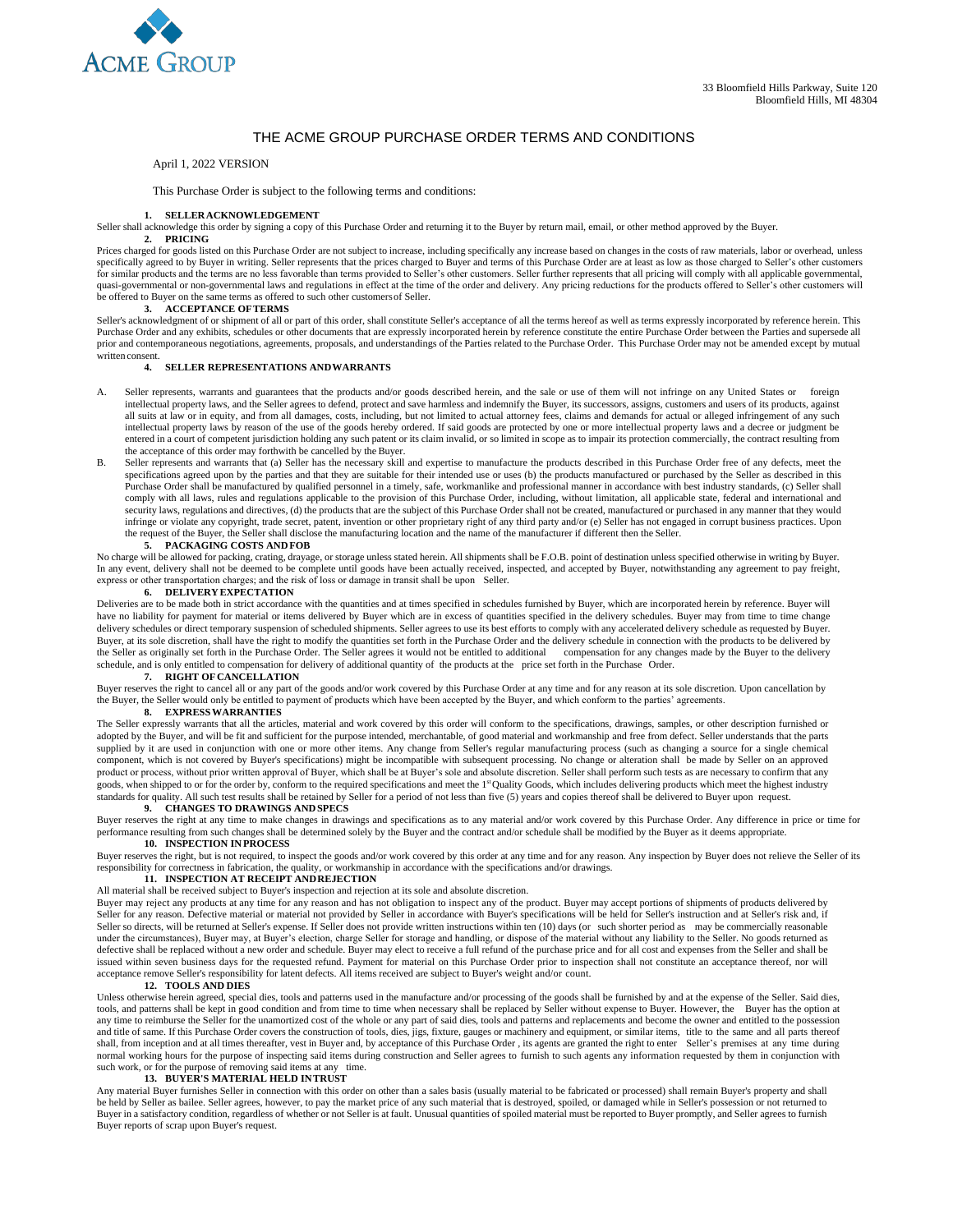

#### **14. ORDER TERMINATION**

Buyer reserves the right to terminate any order in whole or in part by giving Seller notice in writing at any time prior to Seller's completion of the work to be performed. Upon receipt of such notice, Seller agrees to stop all work hereunder except as Buyer may otherwise direct. In the event of termination under this provision, Buyer shall pay for all finished and completed goods that conform to the requirements of this Purchase Order which have been delivered and not previously paid for. Seller shall have no right to terminate any Purchase Order except in the event of Buyer's default which Buyer does not cure within thirty (30) days following receipt of written notice from the Seller describing the default in detail. **15. INVOICE PAYMENT**

All net invoices submitted by Seller and approved for payment by Buyer shall be deemed paid in accordance with the payment terms thereof when paid on the closest payment date. Without prejudice to any other right or remedy it may have, Buyer reserves the right to set off at any time any amount owing to it by Seller against any amount payable by Buyer to Seller.

#### **16. SELLER PROVINGLABOR**

If this order covers the performance of labor for Buyer, Seller agrees to indemnify and protect Buyer against all liabilities, claims or demands for injuries or damages to any person or property growing out of the performance of this contract, by Seller, its employees, agents, or representatives. Seller further agrees to furnish insurance carrier's certificate showing that the Seller has adequate Worker's Compensation, public liability, and property damage insurance coverage. Said certificate must set forth the amount of coverage, number of policy and date of expiration. If Seller is a self-insurer, the certificate of the appropriate state agency for the state in which said labor is to be performed must be furnished by such state agency<br>directly to Buyer. The purchase o Seller's indemnification of Buyer.

## **17. SELLER INSOLVENCY**

Buyer may forthwith cancel the contract resulting from the acceptance of this order in the event of the happening of any of the following, or of any other comparable event: insolvency of the Seller; the filing of a voluntary petition in bankruptcy by Seller; the filing of an involuntary petition to have Seller declared bankrupt provided it is not vacated within 30 days from the date of filing; the appointment of a custodian, receiver or trustee for Seller provided such appointment is not vacated within 30 days from the date of such appointment; the execution by Seller of an assignment fo

#### **18. LAWS**

Seller agrees that its performance of this order is and shall be subject to all applicable federal state or local laws, rules, regulations, or ordinances, including, but not limited to, the requirements of the Fair Labor Standards Act. Seller represents that to the best of its knowledge and belief the prices charged for the items furnished by it on this order and the terms on which same are furnished do not involve any discrimination within the provisions of the Robinson‑Patman Act or any similar legislation, and do not exceed any applicable maximum prices or violate any applicable schedules, regulations, or orders of any Agency of the United States Government or other applicable local or state regulations.

#### **19. INDEMNIFICATION**

Seller agrees to indemnify, defend, and hold the Buyer Indemnified Parties (as defined below) harmless from and against all claims, losses, liabilities, costs, damages and expenses (including but not limited to, actual attorneys' fees and disbursements and amounts paid in settlement and/or the costs of pursing any insurance provider) (collectively, "Claims") in connection with, directly or indirectly arising from this Purchase Order or material purchased by the Seller, including but not limited to (a) Seller's breach of this Purchase Order, (b) any damage to person, property or reputation arising from Seller's acts or omissions. Buyer shall maintain the authority to hire its own counsel to monitor the claim, and (c) "Company Indemnified Parties" means Company and its affiliates and each of its and their officers, directors, members, employees, representatives, subcontractors, and agents. It is mutually understood and agreed that this clause is not intended to limit in any way Buyer's rights and remedies against Seller and is in addition to any other or further rights and remedies available to the Buyer.

# **20. LIMITATION OF LIABILITY.**

IN NO EVENT SHALL THE BUYER INDEMNIFIED PARTIES BE LIABLE TO SELLER FOR INDIRECT, SPECIAL, INCIDENTAL, PUNITIVE, CONSEQUENTIAL OR EXEMPLARY DAMAGES, EVEN IF NOTIFIED OF THE POSSIBILITY OF SUCH DAMAGES OCCURRING, REGARDLESS OF THE FORM OF ACTION, WHETHER IN CONTRACT, NEGLIGENCE, STRICT LIABILITY, TORT PRODUCTS LIABILITY OR OTHERWISE.

# **21. CONFIDENTIALITY**

- A. Designation of Confidential Information. "Confidential Information" shall mean any non-public or trade secret information of the Disclosing Party (as defined below), its affiliates and its third party suppliers, including, but not limited to, economic and business information, know-how, drawings, designs, intellectual property, marketing studies and plans, analyses, specifications, reports, client lists, financial data or other business records disclosed to the Recipient Party that: (a) is marked as "CONFIDENTIAL"; (b) if disclosed verbally, the Disclosing Party informs the Recipient Party that the information is confidential at the time of disclosure and thereafter promptly provides written confirmation of the confidentiality of such verbally disclosed Confidential Information; and/or (c) a reasonable person under the circumstances would deem to be confidential. For avoidance of doubt, any work product produced hereunder and the Buyer Data shall constitute Confidential Information of Buyer. Confidential Information excludes information which (a) was in the public domain at the time of disclosure, (b) becomes publicly known through no fault of the Recipient Party; (c) was in the Recipient Party's possession prior to receipt from the Disclosing Party; (d) is lawfully acquired by the Recipient Party from a third party without an obligation of confidentiality; or (e) is independently discovered or developed by the Recipient Party without reference to the Confidential Information. The preceding sentence shall not apply to any Personal Data (as defined below) disclosed hereunder. A Party disclosing Confidential Information as set forth in this Purchase Order shall be referred to as the "Disclosing Party," and a Party receiving Confidential Information shall be referred to as the "Recipient Party". "Personal Data" shall mean any personally identifiable information of individuals and any information that may be used to track, locate, or identify individuals.
- Use of Confidential Information. The Recipient Party may only use Confidential Information as necessary to exercise its rights and obligations under this Purchase Order. Except as provided in this Purchase Order, the Recipient Party may not disclose Confidential Information to anyone without the Disclosing Party's prior written consent, provided, however, that: (a) the Recipient Party may share the Confidential Information with its permitted subcontractors, attorneys and advisors as reasonably necessary to exercise its rights and obligations under this Purchase Order (provided that such subcontractors, attorneys and advisors are under a confidentiality obligation or ethical obligation comparable to the obligations contained herein); and (b) Buyer may share Seller's Confidential Information with its affiliates as reasonably required by Buyer to exercise its rights and obligations under this Purchase Order. Each Party shall take all reasonable measures to avoid disclosure, dissemination, or unauthorized use of the other Party's Confidential Information, including, at a minimum, those measures it takes to protect its own Confidential Information.
- C. Non-Disclosure to Buyer Competitors. Seller shall not disclose any Confidential Information to Buyer's competitors including but not limited to any employee, owner,
- shareholder, director, partner, or contractor of Buyer's competitors whether or not such has a relationship with Seller.
- D. Non-Circumvent. During the term of this Purchase Order and for a period of two (2) years (the "Restricted Period") after the termination of this Purchase Order, Seller shall not for any reason, directly or indirectly, whether individually or on behalf of another person or entity: (i) purposely divert from Buyer or affirmatively attempt to adversely influence Buyer business relations with any of its customers, clients, contacts, accounts and/or employees or agents; (ii) Solicit or induce the employment or retention as an agent of any employee or agent of Buyer; (iii) Solicit or provide competitive services to any client or customer of Buyer; or (iv) perform any services (as an employee, Seller or otherwise) for or have any ownership interest (as shareholder, partner, member or otherwise) in any person or entity which is a "Competitor" of Buyer.
- E. Compelled Disclosure. Recipient Party may disclose Confidential Information as required to comply with a lawful order or subpoena of a governmental or regulatory entity having jurisdiction over it or pursuant to the Defend Trade Secrets Act of 2016, if applicable, if Recipient Party (a) if legally permitted to do so, gives Disclosing Party prompt written notice so that the Disclosing Party may seek a protective order or other appropriate remedy or approve the disclosure, as appropriate, (b) discloses only such Confidential Information of the Disclosing Party as it is legally required to disclose, and (c) uses its best commercial efforts to obtain confidential treatment for any Confidential Information of the Disclosing Party so disclosed. Recipient Party shall not oppose efforts by the Disclosing Party to obtain a protective order for such Confidential Information, and Recipient Party shall cooperate with Disclosing Party in any action taken by Disclosing Party to protect the confidentiality of its ConfidentialInformation.
- F. Injunctive Relief. The Parties acknowledge that a breach of any of the confidentiality and data security obligations in this Purchase Order may cause irreparable harm to the other Party and its business, as to which monetary damages may be difficult to ascertain or an inadequate remedy. Each Party agrees that the other Party shall have the right, in addition to its other rights and remedies, to seek injunctive relief for any violation of confidentiality and data security obligations in this Purchase Order. Recipient Party shall promptly<br>notify Disclosing Party in writing of an reasonable assistance and cooperation to Disclosing Party as Disclosing Party may request in its efforts to regain possession and control of the Confidential Information and to prevent further unauthorized use.
- Return of Confidential Information. Upon receipt of a written request from Disclosing Party, Recipient Party shall return to Disclosing Party any Confidential Information it received from the Disclosing Party, or at the Disclosing Party's option, destroy such Confidential Information. At the request of the Disclosing Party, a senior executive of the Recipient Party shall execute and deliver a certificate confirming Recipient Party's compliance with this Section. **22. REMEDIES**

The remedies herein reserved shall be cumulative, and additional to any other or further remedies provided in law or equity. No waiver of a breach of any provision of this contract shall constitute a waiver of any other breach, or of such provision.

# **23. MODIFICATION ANDASSIGNMENT**

This contract contains the entire agreement of the parties. It may not be modified or terminated orally, and no claimed modification, rescission or waiver shall be binding on Buyer unless in writing signed by a duly authorized representative of Buyer. No modification or waiver shall be deemed effected by Seller's acknowledgment or confirmation containing other or different terms. This contract is non-assignable by the Seller, without the express written consent of the Buyer in its sole and absolute discretion.